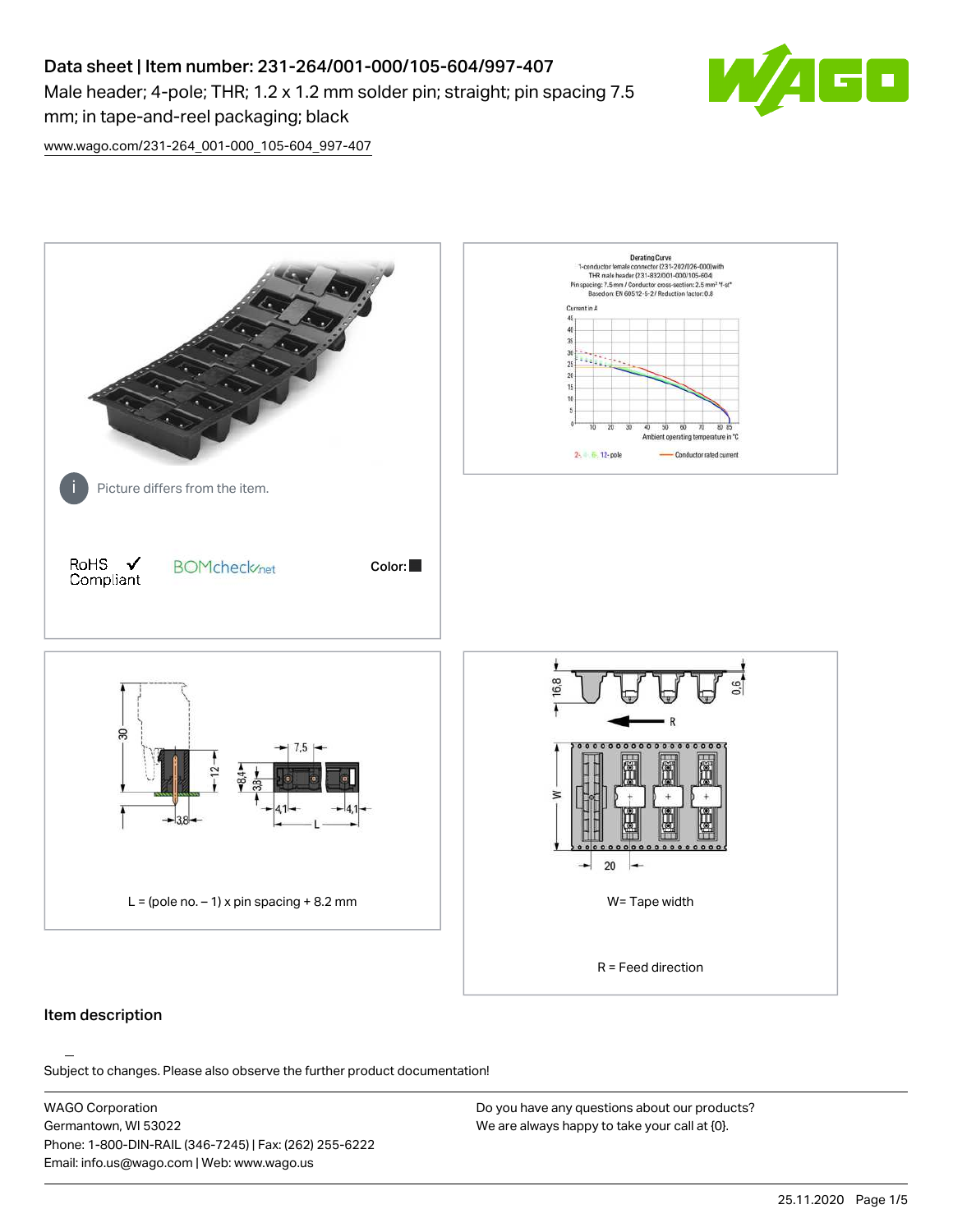[www.wago.com/231-264\\_001-000\\_105-604\\_997-407](http://www.wago.com/231-264_001-000_105-604_997-407)



- $\blacksquare$ THR male headers for reflow soldering in SMT applications
- $\blacksquare$ Available in tape-and-reel packaging for automated pick-and-place PCB assembly
- $\blacksquare$ 1.2 x 1.2 mm solder pins allow nominal current up to 16 A, enhancing stability of shorter headers
- $\blacksquare$ Also available in bulk packaging for manual placement
- П Male headers may be mounted horizontally or vertically
- With coding fingers П

#### Safety information 1:

The MCS - MULTI CONNECTION SYSTEM includes connectors without breaking capacity in accordance with DIN EN 61984. When used as intended, these connectors must not be connected/disconnected when live or under load. The circuit design should ensure header pins, which can be touched, are not live when unmated.

# Data

#### Electrical data

### Ratings per IEC/EN 60664-1

| Ratings per                 | IEC/EN 60664-1                                            |
|-----------------------------|-----------------------------------------------------------|
| Rated voltage (III / 3)     | 500 V                                                     |
| Rated surge voltage (III/3) | 6 <sub>k</sub> V                                          |
| Rated voltage (III/2)       | 630 V                                                     |
| Rated surge voltage (III/2) | 6 <sub>k</sub> V                                          |
| Nominal voltage (II/2)      | 1000V                                                     |
| Rated surge voltage (II/2)  | 6 kV                                                      |
| Rated current               | 16 A                                                      |
| Legend (ratings)            | (III / 2) ≙ Overvoltage category III / Pollution degree 2 |

### Ratings per UL 1059

| Approvals per                  | UL 1059 |
|--------------------------------|---------|
| Rated voltage UL (Use Group B) | 300 V   |
| Rated current UL (Use Group B) | 10 A    |
| Rated voltage UL (Use Group D) | 300 V   |
| Rated current UL (Use Group D) | 10 A    |

### Ratings per UL 1977

| Rated voltage UL 1977 | 600 V |
|-----------------------|-------|
| Rated current UL 1977 |       |

Subject to changes. Please also observe the further product documentation! Ratings per CSA

| <b>WAGO Corporation</b>                                | Do you have any questions about our products? |
|--------------------------------------------------------|-----------------------------------------------|
| Germantown, WI 53022                                   | We are always happy to take your call at {0}. |
| Phone: 1-800-DIN-RAIL (346-7245)   Fax: (262) 255-6222 |                                               |
| Email: info.us@wago.com   Web: www.wago.us             |                                               |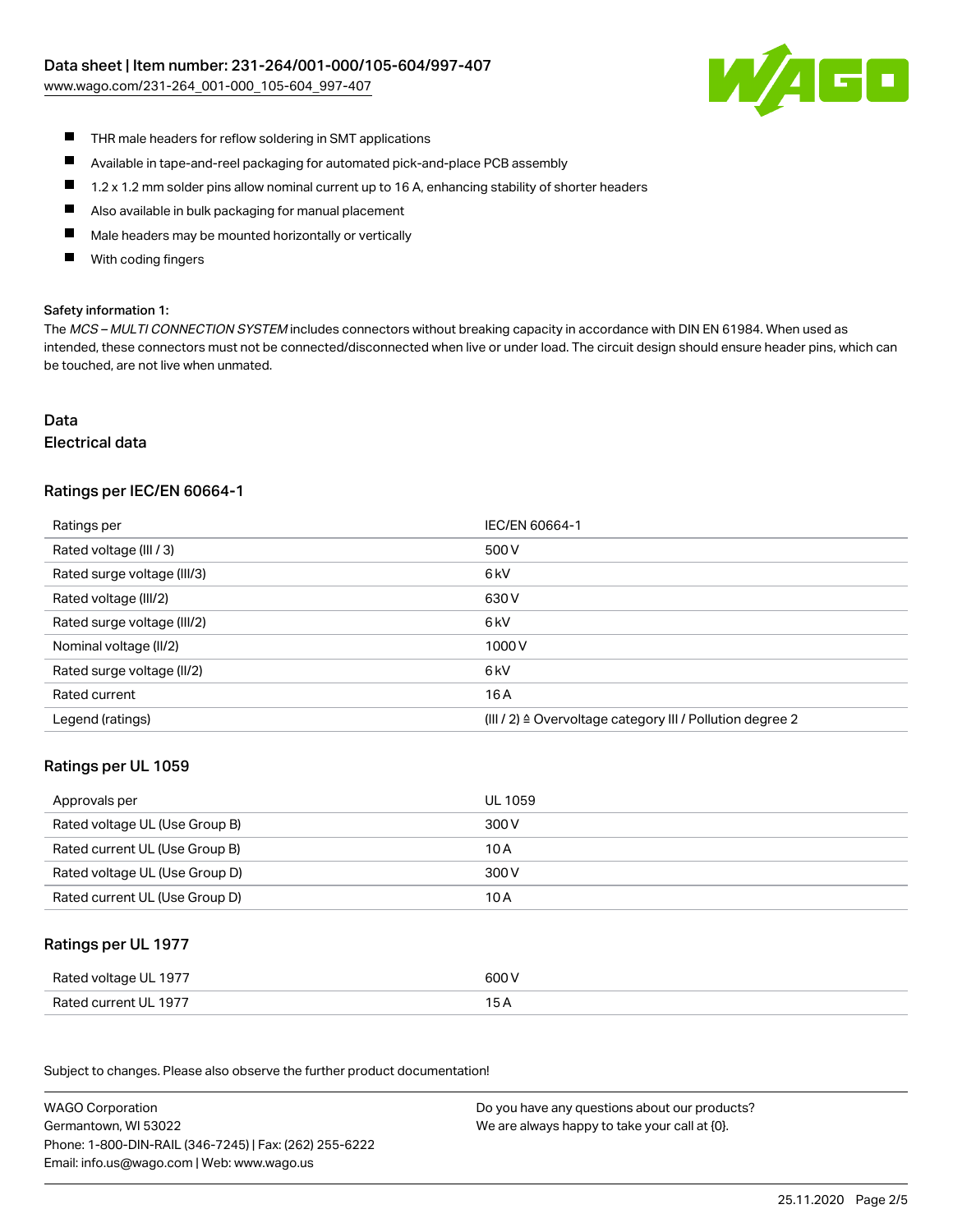

# Ratings per CSA

| Approvals per                   | CSA   |
|---------------------------------|-------|
| Rated voltage CSA (Use Group B) | 300 V |
| Rated current CSA (Use Group B) | 10 A  |
| Rated voltage CSA (Use Group D) | 300 V |
| Rated current CSA (Use Group D) | 10 A  |

# Connection data

| Pole No.                   | 4 |
|----------------------------|---|
| Total number of potentials | ↵ |
| Number of connection types |   |
| Number of levels           |   |

# Physical data

| Pin spacing                              | 7.5 mm / 0.295 inch        |
|------------------------------------------|----------------------------|
| Width                                    | 30.7 mm / 1.209 inch       |
| Height                                   | 14.4 mm / 0.567 inch       |
| Height from the surface                  | 12 mm / 0.472 inch         |
| Depth                                    | 8.4 mm / 0.331 inch        |
| Solder pin length                        | $2.4 \text{ mm}$           |
| Solder pin dimensions                    | $1.2 \times 1.2$ mm        |
| Plated through-hole diameter (THR)       | $1.7$ <sup>(+0.1)</sup> mm |
| Reel diameter of tape-and-reel packaging | 330 mm                     |
| Tape width                               | 56 mm                      |

### Plug-in connection

| Contact type (pluggable connector) | Male connector/plug |
|------------------------------------|---------------------|
| Connector (connection type)        | for PCB             |
| Mismating protection               | No.                 |
| Mating direction to the PCB        | 90 °                |

# PCB contact

| PCB contact                         | THR                                      |
|-------------------------------------|------------------------------------------|
| Solder pin arrangement              | over the entire male connector (in-line) |
| Number of solder pins per potential |                                          |

Subject to changes. Please also observe the further product documentation! Material Data

| WAGO Corporation                                       | Do you have any questions about our products? |
|--------------------------------------------------------|-----------------------------------------------|
| Germantown. WI 53022                                   | We are always happy to take your call at {0}. |
| Phone: 1-800-DIN-RAIL (346-7245)   Fax: (262) 255-6222 |                                               |
| Email: info.us@wago.com   Web: www.wago.us             |                                               |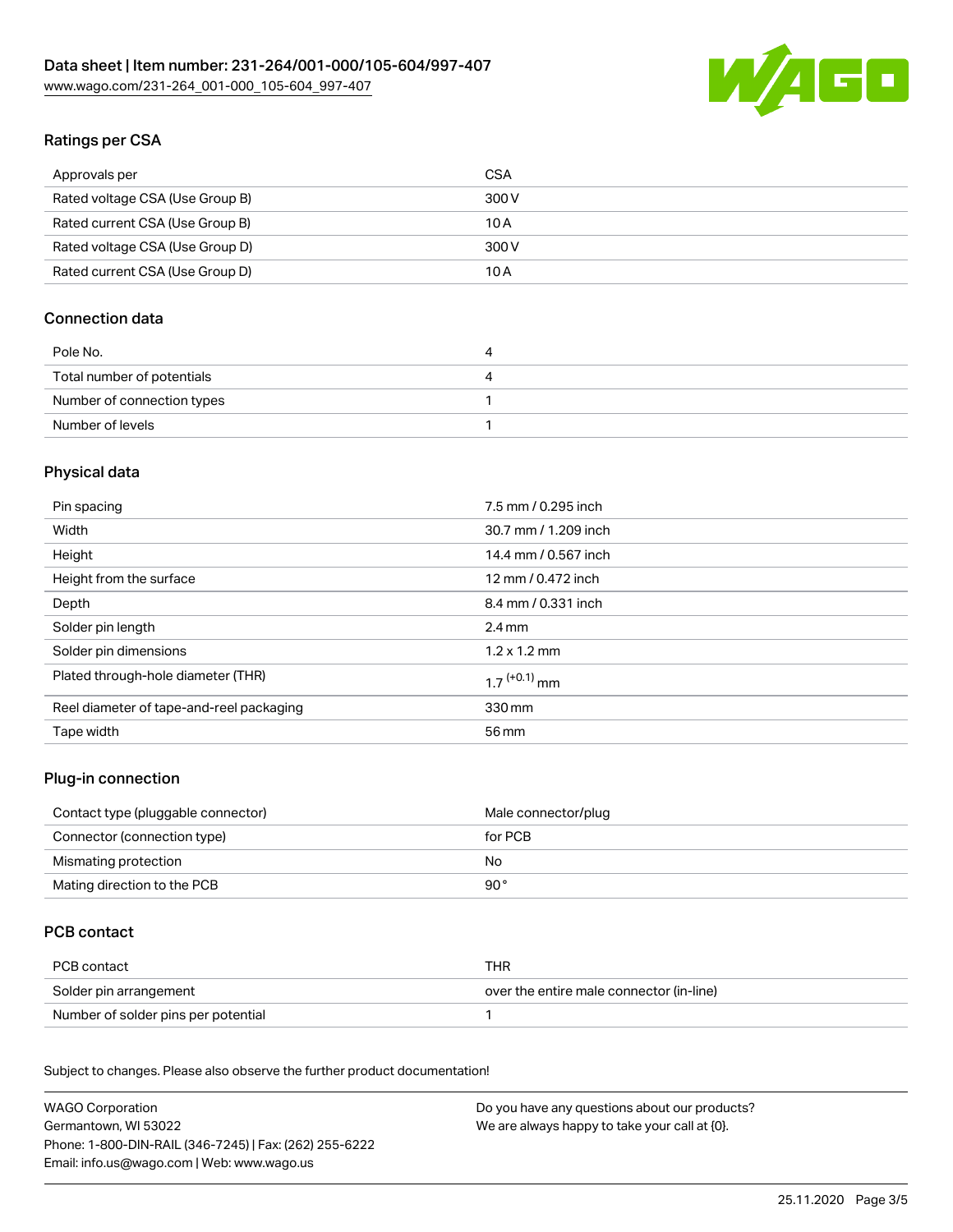

# Material Data

| Color                       | black                                 |
|-----------------------------|---------------------------------------|
| Material group              |                                       |
| Insulation material         | Polyphthalamide (PPA GF)              |
| Flammability class per UL94 | V <sub>0</sub>                        |
| Contact material            | Electrolytic copper $(E_{\text{Cl}})$ |
| Contact plating             | tin-plated                            |
| Fire load                   | 0.047 MJ                              |
| Weight                      | 1.7 <sub>g</sub>                      |

### Environmental Requirements

### Commercial data

| Packaging type        | bag           |
|-----------------------|---------------|
| Country of origin     | DE.           |
| <b>GTIN</b>           | 4050821004158 |
| Customs tariff number | 85366990990   |

### Approvals / Certificates

#### Country specific Approvals

| Logo | Approval                               | <b>Additional Approval Text</b> | <b>Certificate</b><br>name |
|------|----------------------------------------|---------------------------------|----------------------------|
| Гπ   | <b>CSA</b><br>DEKRA Certification B.V. | C <sub>22.2</sub>               | 1466354                    |

#### UL-Approvals

|      |                                |                                 | Certificate |
|------|--------------------------------|---------------------------------|-------------|
| Logo | Approval                       | <b>Additional Approval Text</b> | name        |
|      | UR                             | <b>UL 1059</b>                  | E45172      |
| L    | Underwriters Laboratories Inc. |                                 |             |

Subject to changes. Please also observe the further product documentation!

WAGO Corporation Germantown, WI 53022 Phone: 1-800-DIN-RAIL (346-7245) | Fax: (262) 255-6222 Email: info.us@wago.com | Web: www.wago.us

Do you have any questions about our products? We are always happy to take your call at {0}.

Certificate